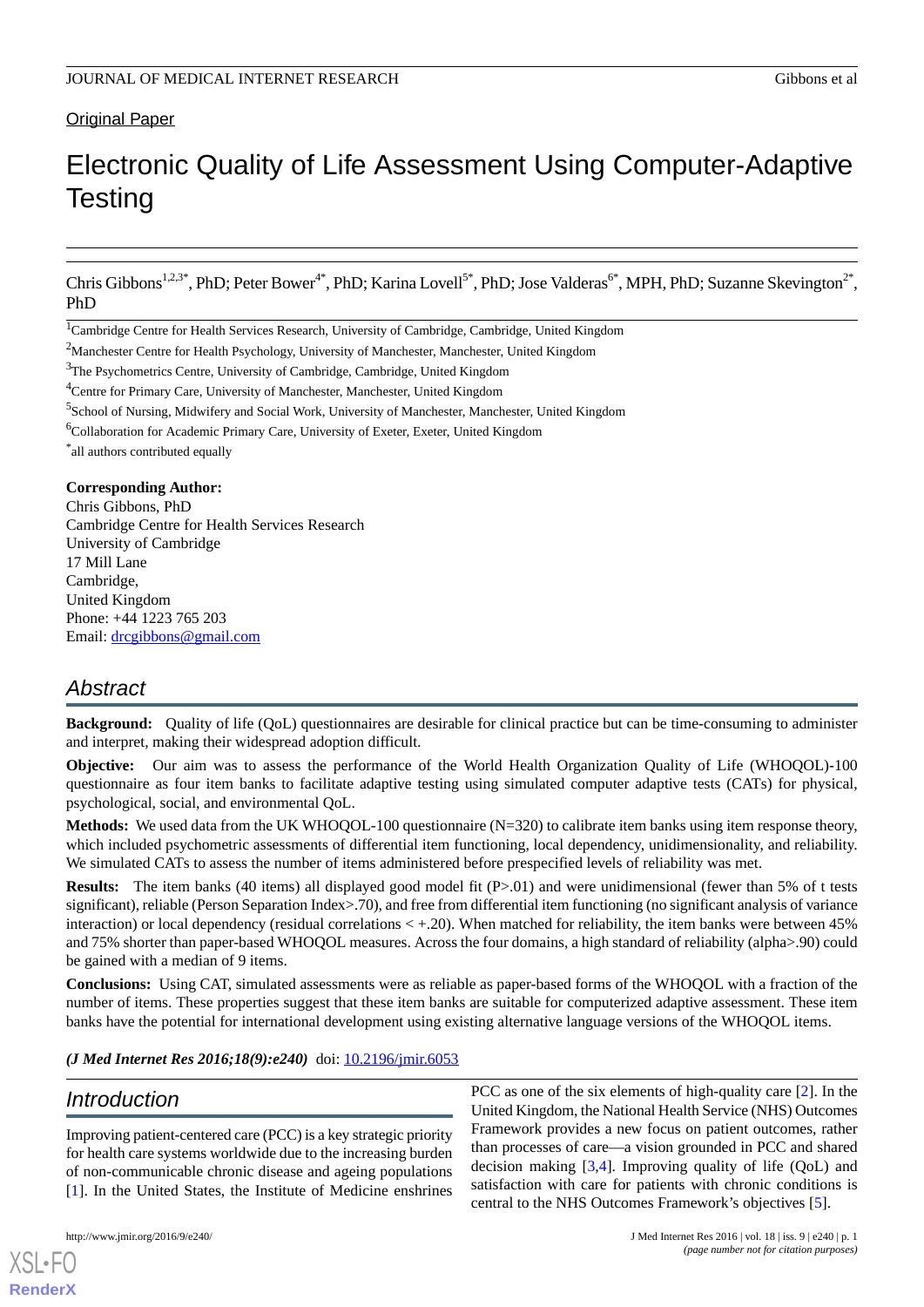Increasing priority placed on PCC reflects a longstanding movement towards patient-centered metrics and away from sole reliance on disease-centered measures of severity, impact, and burden [\[6\]](#page-7-5). Such patient-centered metrics include satisfaction [[7\]](#page-7-6), activation [\[8](#page-7-7)], and subjective QoL [[9\]](#page-7-8). Subjective QoL is of special interest as it seeks to quantify "an individual's perception of their position in life in the context of the culture and value systems in which they live and in relation to their goals, expectations, standards and concerns" [\[9\]](#page-7-8).

Patient-reported outcome measures (PROMs) are measurements of any aspect of a patient's health status that come directly from the patient, usually through a paper-based questionnaire scale [[10](#page-7-9)[,11](#page-7-10)]. Measures of subjective QoL provide a comprehensive assessment of the patient's life encompassing physical, psychological, social, and environmental factors, which are rated as useful by clinicians [\[12](#page-7-11)]. These measures may alert clinicians to a patient's concerns and prompt a discussion between the two parties about these issues [\[13](#page-7-12),[14\]](#page-7-13).

Clinical trials assessing PROM feedback report improvements in identification of clinical issues, emotional well-being, patient-centered discussions, and symptom recognition in pediatric, oncology, and respiratory settings [[15-](#page-7-14)[19\]](#page-7-15). We are unaware of any published randomized controlled trials that have used the World Health Organization's Quality of Life (WHOQOL) instruments to evaluate the impact of assessment and feedback on patient outcomes (search strategy published in [\[20](#page-7-16)]). A recent pilot study demonstrated modest benefits of WHOQOL feedback on psychological QoL alongside positive comments on the perceived usefulness of sharing this information with doctors [[21,](#page-7-17)[22\]](#page-7-18). These results indicate some promise for this developing field.

However, the overall level of evidence for the impact of using PROs in clinical practice is mixed [[11](#page-7-10)[,14](#page-7-13)]. In mental health research, the effectiveness of PROM interventions appears to be mediated by the quality of the feedback [[23\]](#page-8-0). A Cochrane review is planned to assess the evidence relating to the use of the PROMs in clinical practice [\[20](#page-7-16)].

Despite the potential benefits of PROM administration, their use is frequently dismissed in many medical settings including family practice [\[24](#page-8-1)], which may be partially attributed to the impracticality of administering paper-based questionnaires in a time-pressured environment. Recent research has highlighted the time- and resource-consuming issues of data storage, dealing with missing data, and analyzing results as potential barriers to the uptake of paper-based PROMs [[25\]](#page-8-2). In the research setting, the length of questionnaires is negatively associated with response rate [[26\]](#page-8-3), indicating a general preference for shorter assessments, which may be adversely affecting implementation in tandem with other human, financial, and logistical barriers. A lack of clear instruction, training, and feedback that is linked to specific clinical action may also contribute to poor implementation of PROMs in clinical practice [[11\]](#page-7-10).

The increased availability of modern computing technologies (eg, smartphones and tablets) provides an opportunity to computerize PROM administration, which has previously been primarily paper-based. In addition to practical advantages of not having to score and interpret paper-based questionnaires,

[XSL](http://www.w3.org/Style/XSL)•FO **[RenderX](http://www.renderx.com/)**

administration using a computer adaptive testing (CAT) algorithm is a quicker and potentially more relevant and accurate method of assessing patient reported outcomes [[27](#page-8-4)[,28](#page-8-5)]. The development of open-source platforms for deploying cloud-based CATs both on the Internet and within apps [[29](#page-8-6)[,30](#page-8-7)] allow researchers and clinicians to create and deploy CATs and presents new opportunities to disrupt traditional forms of PRO assessment and feedback and to deliver them directly to patients at scale.

In the United States, the patient-reported outcomes assessment system (PROMIS) program has developed computer adaptive tests for fatigue, pain, depression, and health-related QoL among other things *,* which are rigorously validated but unfortunately are currently limited to PROMIS-validated questionnaires only, which do not include subjective QoL [\[31](#page-8-8)].

CAT relies on model parameters derived from psychometrically calibrated item banks. Item bank information, including item parameters, is obtained by fitting scale data to item response theory (IRT) models, of which the Rasch model is a special case. The Rasch model has been widely used to assist the development and assess the psychometric properties of QoL scales [\[32](#page-8-9),[33\]](#page-8-10), item banks for computer adaptive tests [\[34](#page-8-11),[35\]](#page-8-12), short-form questionnaires [\[36](#page-8-13),[37\]](#page-8-14), and for developing clinically oriented content-based interpretation tools. The Rasch model is closely related to other IRT models, but it has stricter assumptions that can result in concise banks of items devoid of uninformative or unnecessary items and that may yield the highest standard of measurement, including specific objectivity [[38](#page-8-15)[-40](#page-8-16)]. IRT affords some advantages over "classical test" methodologies. Most significantly, IRT models allow PROMs to be accurately administered using any number or combination of items from the original scale. This allows CAT algorithms to select the most relevant and informative items for the test taker [\[41](#page-8-17)].

We hypothesize that the application of item response theory and computer adaptive testing algorithms to QoL scale data will improve precision (ie, reliability) and efficiency (ie, the number of items needed to be administered). These improvements will be driven by the removal of unnecessary items during the calibration of the item bank using IRT and the "intelligent" administration of items using CAT algorithms. The study used items from the WHOQOL's 100-item measure to create four item banks to measure QoL in physical, psychological, social, and environmental domains and to test the performance of these item banks using simulated CAT.

# *Methods*

#### **Population**

We conducted the current analysis on data collected from 320 people living in the United Kingdom [\[9](#page-7-8)]. The population consisted of 162 females (51%), 260 "sick" people (balanced across International Classification of Diseases-10 categories I-XVIII), and a mean age of 44 years (SD 17). Detailed descriptions of the sample may be found elsewhere [\[9](#page-7-8)]. English is the development language of the WHOQOL measures, which are all designed to be internationally relevant, but there is some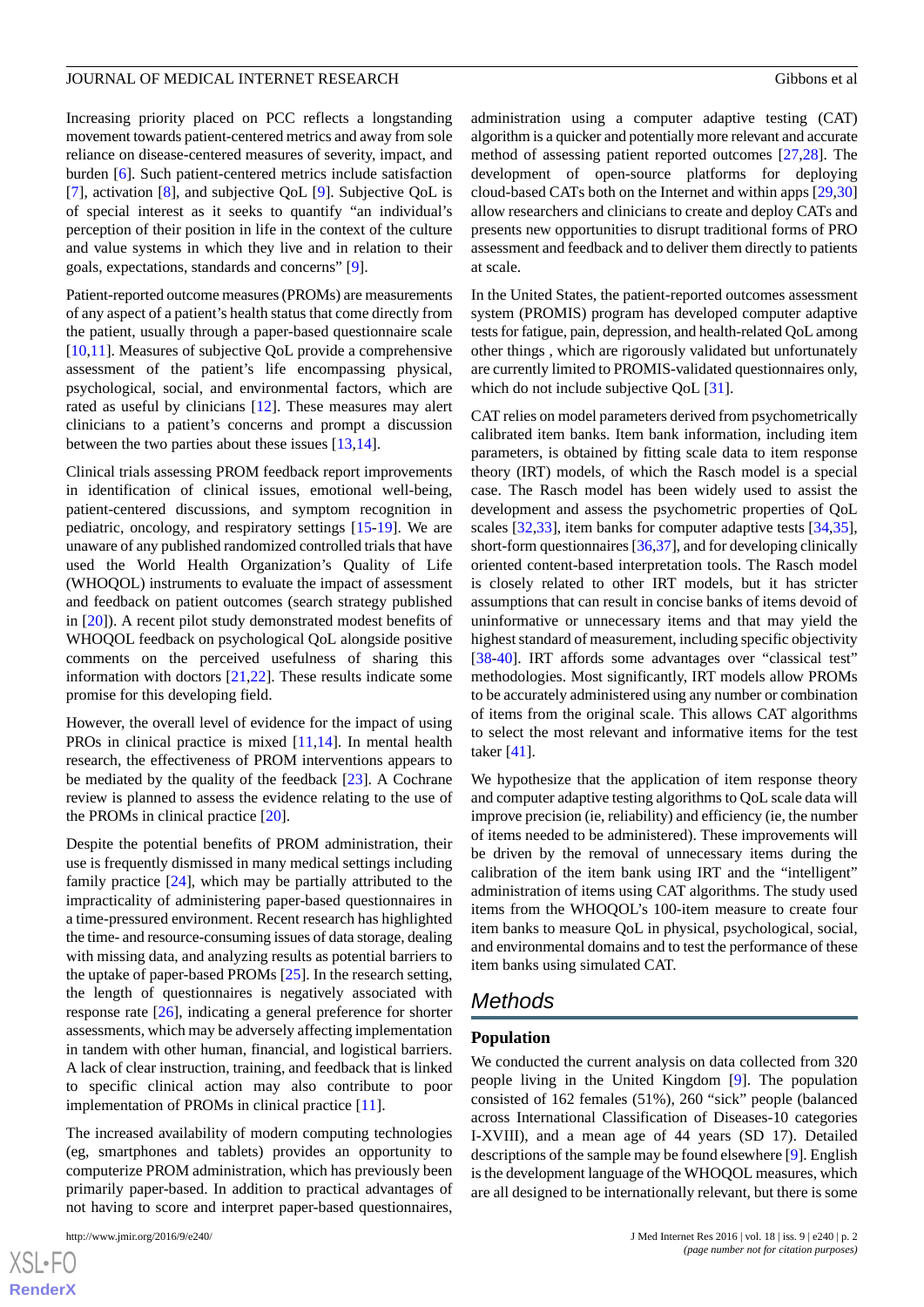evidence that differential item functioning (DIF) between different countries exists for many items within the WHOQOL-100 [[32\]](#page-8-9). We, therefore, chose to create item banks that will be psychometrically accurate for use in the United Kingdom in the first instance.

#### **Measures**

### *WHOQOL-100*

The WHOQOL-100 is a generic 100-item measure of subjective QoL designed for use across a spectrum of populations, including sick and well people. The original scale is scored as 25 facets representing six domains of quality of life (physical, psychological, emotional, social, independence, and spiritual) [[42](#page-8-18)[,43](#page-8-19)]. Other versions of the WHOQOL, including the WHOQOL-BREF, include the same facets to represent four domains of QoL (physical, psychological, environmental, social) [[6](#page-7-5)[,44](#page-8-20)]. Four items in the WHOQOL-100 represent general QoL and overall health. High scores in each domain (recoded for negatively worded items) indicate a better QoL than lower scores in the same domain. Respondents judge their quality of life over the previous 2 weeks. The international WHOQOL-100, as well as the UK national instrument, show excellent psychometric qualities of internal consistency, reliability, and construct validity [[9](#page-7-8)[,42](#page-8-18),[43\]](#page-8-19). In our research, the domains and facets of the WHOQOL-100 were arranged to mirror the four-dimension structure of the popular WHOQOL-BREF measure [[6](#page-7-5)]. This structure has been empirically supported using structural equation modeling [\[42](#page-8-18)] and will facilitate comparisons between the new item banks and the large body of research that has employed the shorter four-dimensional measure.

Previous studies have applied data from the WHOQOL instruments to IRT resulting in both unidimensional and multidimensional solutions [\[32](#page-8-9)[,45](#page-8-21),[46](#page-9-0)]. These studies uncovered issues relating to category threshold ordering, DIF between countries, and item redundancy (see [Multimedia Appendix 1](#page-6-0)).

### **Analysis**

### *Item Response Theory*

We assessed the advanced psychometric criteria and estimated item bank parameters by fitting scale data to the Partial Credit Model (PCM), a polytomous extension of the Rasch model suitable for Likert-type data [[47\]](#page-9-1). Scalability and monotonicity were assessed using Mokken analysis before the more rigorous tests of PCM assumptions. Both the Mokken and Rasch models can be seen as probabilistic extensions of the deterministic Guttman scaling model. The probabilistic version is better suited to psychological constructs and real-world data [[48\]](#page-9-2). Mokken

analysis is done prior to Rasch analysis to ensure that the scale structure is consistent with the Rasch model (ie, item response probabilities increase monotonically in line with the level of the underlying trait). The combination of the two methodologies in this order is recommended and has been shown to be useful in previous research conducted by members of our group [[37,](#page-8-14)[49\]](#page-9-3). Where scale data did not fit either the Mokken or the PCM, an iterative process of scale improvement was undertaken by removing items that violated the assumptions of either model. The iterative process involved stepwise assessments of scalability (indicated by a Loevinger's Ho value > .3), category threshold ordering, item fit to the PCM (chi-square *P*>.010), fit residuals (fit residuals within  $\pm 2.5$ ), local dependency (residual correlations <.10), and DIF (no significant analysis of variance interactions by demographic group). Items that violated any of the above assumptions were individually removed, and the remaining items were reanalyzed. Disordered thresholds were collapsed for adjacent categories, while ensuring anchor semantics remained logical (ie, "Agree" would not be collapsed into "Neither Agree nor Disagree"). This process was repeated until no items failed to meet the assumptions of the PCM: presented category disordering, misfit to the model, high fit residuals, local dependency, or DIF. Unidimensionality and overall model fit was assessed once issues with items breaching the above assumptions had been resolved. Further details of the IRT analyses are given in [Multimedia Appendix 1](#page-6-0).

#### *Computer Adaptive Testing*

CAT is a process whereby items from an item bank are automatically chosen and administered one-by-one, based on an algorithm that attempts to choose items that will maximize the information gained about the test taker. While CATs may be of any length, they are usually governed by a "stopping rule." Estimations of person location on the underlying continuum (their level of QoL, in this context) are recalculated depending on previous item responses, and the item that has the greatest information function (IF) at the reestimated level of theta is then administered. This estimation process continues until the stopping rule is met. Stopping rules may demand that a questionnaire is finished once a certain number of items have been administered, or the test has been going on for a predefined amount of time, or until a level of measurement precision has been achieved. Measurement precision is defined using the standard error (SE) of measurement. SE is inversely related to (and thus comparable with) marginal reliability such that reliability= $1 - SE^2$ , where the standard deviation of the distribution is equal to 1.

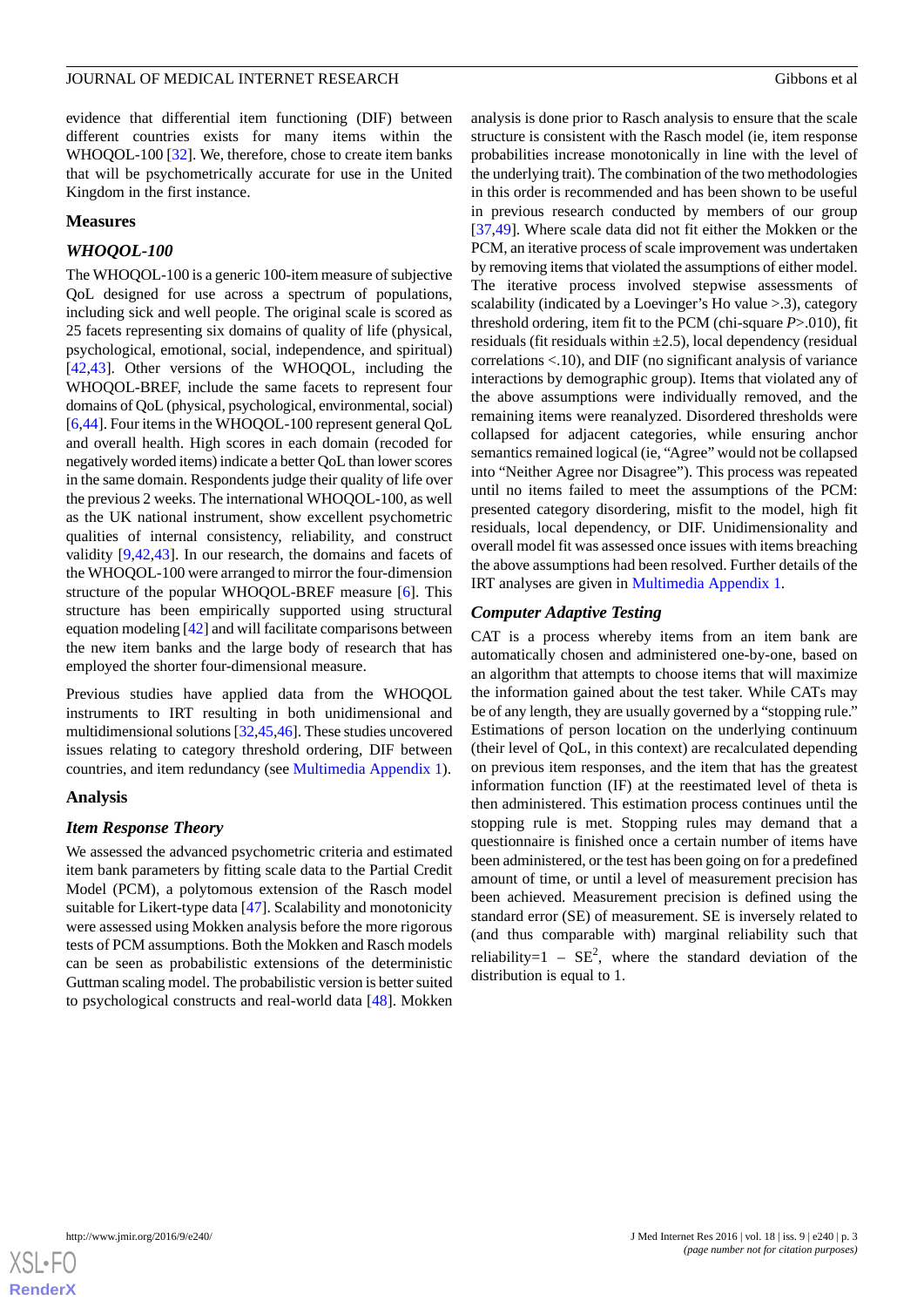<span id="page-3-0"></span>Figure 1. Disordered and reordered thresholds for item F9.3 "How much do any difficulties in mobility bother you?" (F9.3 has been rescored from 1-2-3-4-5 to 1-2-3-3-4 to account for the disordered category thresholds 3 and 4).



# $\overline{0.8}$

### **Domain One: Physical Quality of Life**

We used the R-based CAT simulation engine Firestar [\[50](#page-9-4)] to simulate CATs in this study. The first item that the CAT administered for each domain was the item with the greatest information at the distribution mean. The IRT scaling constant was set to 1.7 [\[51](#page-9-5)]. We conducted 1000 iterations of the CAT with data simulated using distribution of person location (theta) values based on PCM estimations from the current dataset [[47](#page-9-1)[,52](#page-9-6)].

For this study, we defined three stopping rules for the CAT simulations based on standard errors equivalent to reliability values of .70, .80, and .90 (SE=.55, .45 and .32, respectively). These values were picked because they represent the minimum value for group measurement (.70) and the minimum value for individual-level measurement (.90), as well as a value in between [[53\]](#page-9-7). Comparative analysis was facilitated by running a second set of simulations with stopping rules based on the published reliability values of the paper-based versions of the WHQOL-100 and the WHOQOL-BREF [\[6,](#page-7-5)[54\]](#page-9-8). For example, where the published reliability for the Psychological QoL domain was .82, we set the stopping rule standard error to .42 (which is equivalent to alpha=.82) and compared the mean number of items administered before the stopping rule was met, with the number of items in the paper-based questionnaire.

Firestar uses a Bayesian expected a posteriori theta estimator and the maximum posterior weighted information (MPWI) item selection criterion. The MPWI selects items based on the IF weighted by the posterior distribution of trait/phenomena values [[55\]](#page-9-9). This criterion has been shown to provide excellent measurement information for CAT using polytomous items.

#### *Software*

*Simulation*

Analyses were conducted using Rasch Unidimensional Measurement Models 2030 [[56\]](#page-9-10) and the R Statistical Computing Environment [[57\]](#page-9-11) with the "mokken" and "ltm" packages installed [\[58](#page-9-12)[-60](#page-9-13)]. Rasch analysis was conducted solely using RUMM, and "ltm" was used to draw [Figure 1](#page-3-0). Computer adaptive testing simulation was conducted using the FIRESTAR code generator for R [[50\]](#page-9-4).

# *Results*

[XSL](http://www.w3.org/Style/XSL)•FO **[RenderX](http://www.renderx.com/)**

The 100 items of the WHOQOL-100 were arranged into four subscales, reflecting the factor structure of the shorter WHOQOL-BREF measure [[42](#page-8-18)[,54](#page-9-8)].

Villdedor<sup>c</sup>  $0.4$  $\overline{0}$  $\ddot{\mathbf{0}}$  $\overline{2}$ **Ability** 

Ordered (rescored) Thresholds for item F9.3

Mokken analysis confirmed the initial scalability of all 28 items in the physical QoL subscale. All items returned a Ho value >.30 indicating acceptable scalability (see [Multimedia Appendix](#page-6-0) [1](#page-6-0) for the details of items removed from the scale).

Following Mokken analysis, the 28 items were fitted to the PCM to evaluate their advanced psychometric properties. Initial fit to the Rasch model was poor (see [Table 1,](#page-4-0) Physical Initial). A number of items displayed disordered threshold and were rescored (see [Figure 1](#page-3-0) for an example of disordered and ordered thresholds). Misfit was apparently driven by 14 items that displayed high fit residuals  $(≥ ±1.4)$  and six locally dependent items, resulting in the removal of a total of 17 items. Details of the items removed from each domain may be found in [Multimedia Appendix 2.](#page-6-1)

The final Physical QoL item bank consisted of 11 items, with excellent fit to the PCM and high reliability (see [Table 1](#page-4-0), analysis Physical Final). The scale was free from DIF and local dependency and was unidimensional (final item fit statistics, scoring, and threshold locations are shown in [Multimedia](#page-6-2) [Appendix 3](#page-6-2)). The item bank was well targeted, with fewer than 1.2% extreme scores.

#### **Domain Two: Psychological Quality of Life**

Mokken analysis indicated the removal of six items from Psychological facets on "Thinking" (1 item), "Self-esteem" (2 items), and "Spiritual" (3 items) domain, which did not scale appropriately  $(Ho < .30)$  with the rest of the items in the scale.

Following removal of the six items, the remaining 18 items did not fit the PCM  $(\chi^2_{216} = 474.6, P < .001$ ; see [Table 1](#page-4-0), analysis Psychological Initial). A number of items required rescoring to account for disordered thresholds. Misfit was driven by three items with high positive fit residuals and three items displaying local dependency (see [Multimedia Appendix 1\)](#page-6-0). Following removal of these items, the final scale showed excellent fit to the Rasch model, including excellent reliability, targeting, unidimensionality, and an absence of DIF or local dependency (see [Table 1,](#page-4-0) Psychological Final).

#### **Domain Three: Social Quality of Life**

Mokken analysis confirmed the scalability of the 12 items (Ho >.30; see [Multimedia Appendix 1\)](#page-6-0) but these 12 items did not fit the PCM  $(\chi^2_{106} = 143.49, P < .001$ ; see [Table 1](#page-4-0), analysis Social Initial). A number of items were rescored to resolve issues caused by disordered thresholds. Misfit was driven by four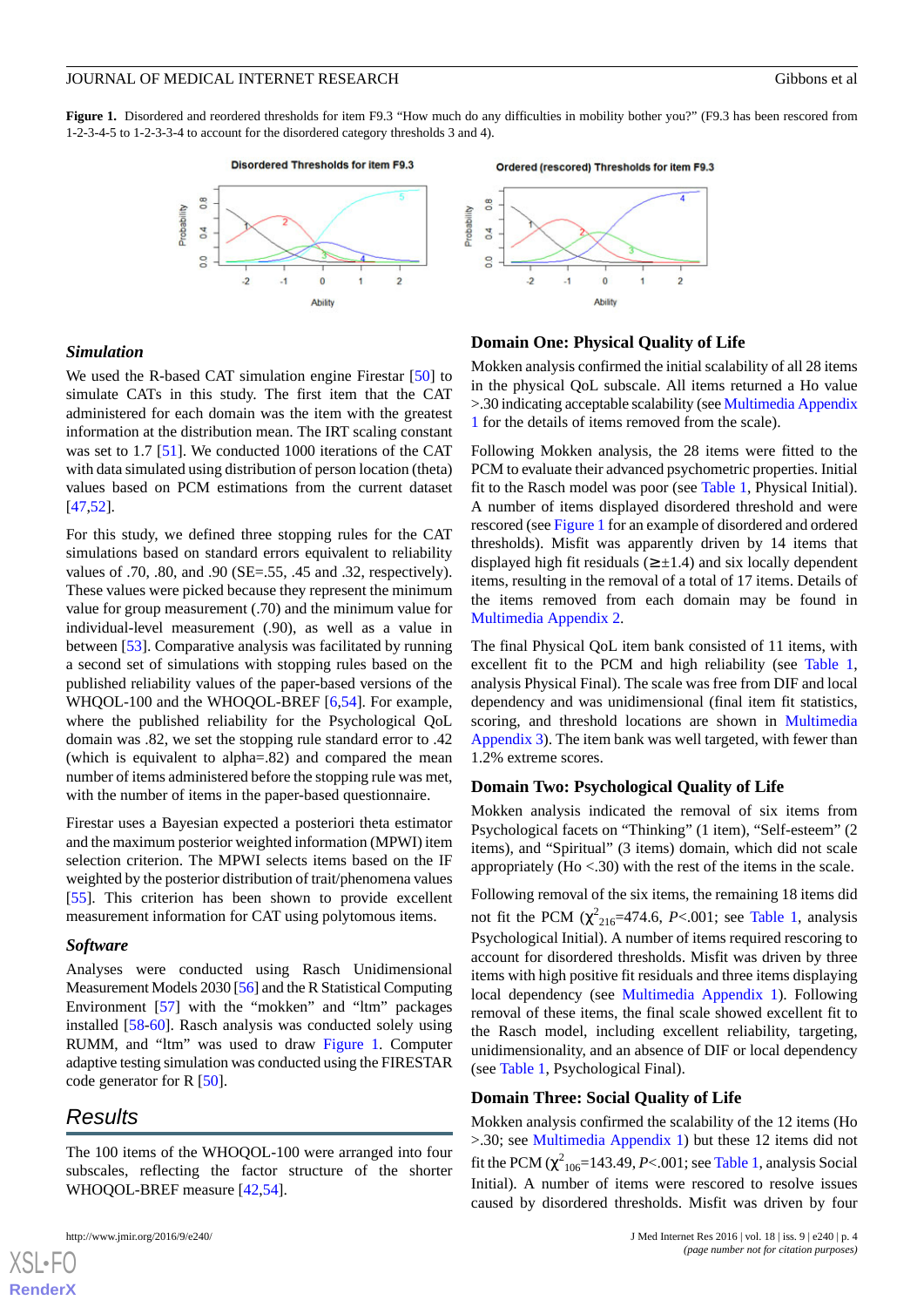locally dependent items (14.2, 15.1, 14.3, and 15.2; see [Multimedia Appendix 1](#page-6-0)). Following removal of these items, the final 8-item scale fit the Rasch model  $(\chi^2_{72} = 88.37, P = .09)$ ; see [Table 1](#page-4-0), analysis Social Final) including the absence of DIF or local dependency and excellent reliability, and unidimensionality. The Social QoL item bank was also exceptionally well targeted, with only 3 respondents falling outside the measurable range of the scale (0.94%).

#### **Domain Four: Environmental Quality of Life**

<span id="page-4-0"></span>Mokken analysis indicated the removal of 16 items from the 32-item Environmental QoL scale (Loevinger's Ho <0.3; see [Multimedia Appendix 1](#page-6-0)). The remaining 16 items did not fit the PCM  $(\chi^2_{144} = 191.23, P < .001)$ . The iterative item removal and rescoring procedure led to a reduction of seven items that breached the assumption of local dependency (see [Multimedia](#page-6-0) [Appendix 1](#page-6-0)). The final scale has an excellent fit to the Rasch model  $(\chi^2_{81} = 65.11, P = .90)$  including good reliability, excellent scale targeting, and acceptable dimensionality (see [Table 1](#page-4-0), Environmental Final).

[Table 1](#page-4-0) displays overall summaries for the initial and final analyses performed to validate each item bank. None of the item banks showed immediate fit to the Rasch model without modification.

**Table 1.** Summary Rasch fit statistics and psychometric criteria for all subscales.

|                          |         |                      | Item residual |      | Person residu-<br>al |           | Chi square     |     |                  |             |                  |                               |                  |
|--------------------------|---------|----------------------|---------------|------|----------------------|-----------|----------------|-----|------------------|-------------|------------------|-------------------------------|------------------|
| Analysis ID <sup>a</sup> |         | Items<br>$\mathbf n$ | Mean          | SD.  | Mean                 | <b>SD</b> | $\mathbf{v}^2$ | df  | $\boldsymbol{P}$ | Reliability | Extremes.<br>%   | % of $t$ tests<br>significant | t test $95\%$ CI |
| Physical                 | Initial | 28                   | .53           | 2.7  | $-.28$               | 1.71      | 388.5          | 171 | < 01             | .91         | $\overline{0}$   | 30                            | 15.62-24.38      |
|                          | Final   | 11                   | .32           | 1.2  | $-.37$               | 1.42      | 109            | 108 | 0.46             | .89         | 1.56             | 4.5                           | $2.13 - 6.61$    |
| Psychological            | Initial | 24                   | .67           | 2.6  | $-.29$               | 1.91      | 474.6          | 216 | < 01             | .91         | $\boldsymbol{0}$ | 22.85                         | 18.21-27.49      |
|                          | Final   | 14                   | .31           | 1.3  | $-.35$               | 1.52      | 133.6          | 135 | .52              | .90         | $\boldsymbol{0}$ | 7.18                          | 4.35-10.01       |
| Social                   | Initial | 12                   | .39           | 2    | $-.34$               | 1.36      | 143.5          | 106 | < 01             | .87         | $\mathbf{0}$     | 17.58                         | 13.36-21.8       |
|                          | Final   | 8                    | $-.03$        | 1.5  | $-.38$               | 1.05      | 88.37          | 72  | .09              | .81         | .94              | 8.78                          | 5.67-11.89       |
| Environmental            | Initial | 16                   | .30           | 1.3  | $-.39$               | 1.54      | 191.2          | 144 | < 01             | .88         | $\overline{0}$   | 8.86                          | 5.73-11.99       |
|                          | Final   | 9                    | .38           | 0.9  | $-.32$               | 1.18      | 65.11          | 81  | .90              | .80         | $\mathbf{0}$     | 7.5                           | 4.61-10.39       |
| Ideal values             |         |                      | $\mathbf{0}$  | >1.4 | $\Omega$             | >1.4      |                |     | >0.01            | >0.85       | < 10%            | $< 5\%$                       | $< 5\%$          |

<span id="page-4-1"></span>au Initial" refers to preanalysis values, "Final" to the final version.

|  |  |  |  |  |  | Table 2. Summary of computer adaptive testing (CAT) simulation (1000 iterations). |  |
|--|--|--|--|--|--|-----------------------------------------------------------------------------------|--|
|--|--|--|--|--|--|-----------------------------------------------------------------------------------|--|

| Domain QoL    | Stopping rule,<br>$SE(\theta)$ | Number of items<br>used |                | Range of items<br>used | Mean<br>SE | Reliability | Correlation between CAT $\theta$ and com-<br>plete test $\theta$ |
|---------------|--------------------------------|-------------------------|----------------|------------------------|------------|-------------|------------------------------------------------------------------|
|               |                                | Mean                    | SD             |                        |            |             |                                                                  |
| Physical      | < .32                          | 10.01                   | 1.22           | $8 - 11$               | 0.32       | 0.9         | 1                                                                |
|               | < 45                           | 4.23                    | 0.84           | $3-6$                  | 0.43       | 0.82        | 0.99                                                             |
|               | < 55                           | 2.46                    | 0.5            | $2 - 3$                | 0.52       | 0.73        | 0.98                                                             |
| Psychological | < .32                          | 9.8                     | $\overline{2}$ | $7 - 12$               | 0.32       | 0.9         | $\mathbf{1}$                                                     |
|               | < 45                           | 4.5                     | 0.94           | $3-6$                  | 0.42       | 0.82        | 0.98                                                             |
|               | < 55                           | 4.32                    | 0.45           | $4 - 6$                | 0.52       | 0.73        | 0.96                                                             |
| Social        | < .32                          | 7.3                     | 1.06           | $5 - 8$                | 0.36       | 0.87        | $\mathbf{1}$                                                     |
|               | < .45                          | 4.32                    | 1.71           | $3 - 8$                | 0.42       | 0.82        | 0.99                                                             |
|               | < 55                           | 2.44                    | 0.7            | $2 - 4$                | 0.5        | 0.75        | 0.97                                                             |
| Environmental | < .32                          | 7.96                    | 1.25           | $6-9$                  | 0.34       | 0.89        | $\mathbf{1}$                                                     |
|               | < .45                          | 3.61                    | 1.39           | $2 - 7$                | 0.43       | 0.82        | 0.98                                                             |
|               | < 55                           | 2.34                    | 0.48           | $2 - 4$                | 0.48       | 0.77        | 0.97                                                             |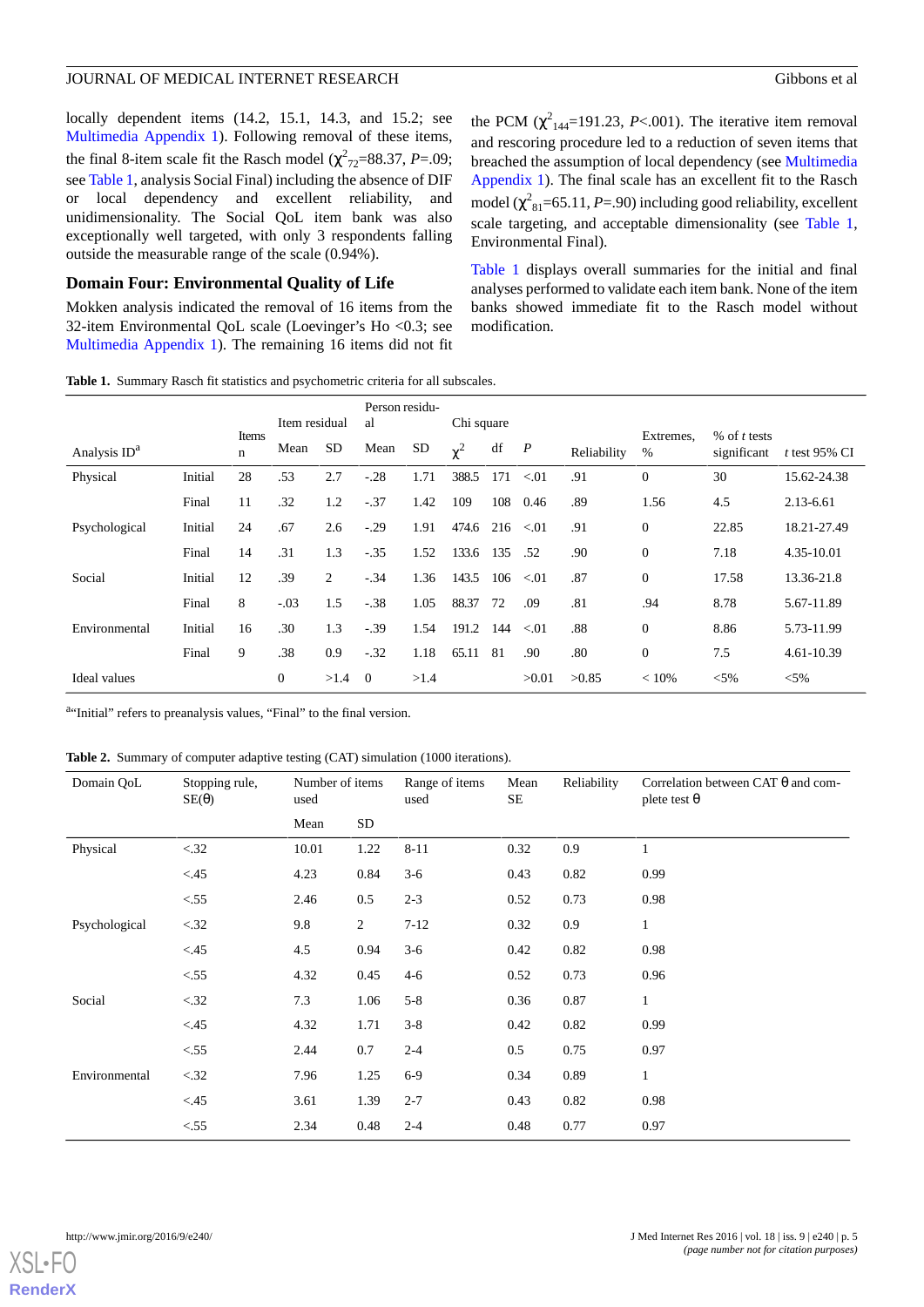<span id="page-5-0"></span>**Table 3.** Comparison of paper-based World Health Organization Quality of Life (WHOQOL) measures and the computer adaptive testing (CAT) simulations of the item banks.

| Scale                  | Domain        | Original scale information |                       | Stopping<br>rule           | CAT simulation             |                  |  |
|------------------------|---------------|----------------------------|-----------------------|----------------------------|----------------------------|------------------|--|
|                        |               | Items, n                   | Reliability,<br>alpha | Reliability-<br>matched SE | Items administered, median | <b>Actual SE</b> |  |
| WHOQOL-<br><b>BREF</b> | Physical      | 7                          | 0.82                  | 0.42                       | $\overline{4}$             | 0.42             |  |
|                        | Psychological | 6                          | 0.81                  | 0.44                       | $\overline{4}$             | 0.42             |  |
|                        | Social        | 3                          | 0.68                  | 0.55                       | $\overline{2}$             | 0.5              |  |
|                        | Environmental | 8                          | 0.8                   | 0.45                       | 3                          | 0.43             |  |
| WHOQOL-<br>$100^a$     | Physical      | 16                         | 0.86                  | 0.37                       | 7                          | 0.36             |  |
|                        | Psychological | 20                         | 0.82                  | 0.42                       | $\overline{4}$             | 0.42             |  |
|                        | Social        | 12                         | 0.73                  | 0.52                       | $\overline{2}$             | 0.5              |  |
|                        | Environmental | 32                         | 0.85                  | 0.39                       | 5                          | 0.38             |  |

<sup>a</sup>Independence and spirituality domains omitted.

#### **Computer Adaptive Testing Simulations**

The results of the initial computer adaptive testing (CAT) simulation are displayed in [Table 2.](#page-4-1) Predefined stopping rules based on different SE values were used to assess the number of items that the CAT needed to administer to reach a given level of reliability. Despite the relatively small item banks, acceptable reliability was gained with a mean of four items across all administrations (alpha>.70) and a high standard of reliability (alpha>.90) could be gained with a mean of 9 items (alpha>.90).

The results of the CAT simulation for each item bank are presented in [Table 3](#page-5-0). Stopping rules based on SE values yielded tests of varying lengths. The reduced item versions correlated strongly with the full-length item banks.

A second reliability-matched simulation (where the stopping rule of the simulation was matched to the reliability of the published measures  $[6,54]$  $[6,54]$  $[6,54]$  $[6,54]$ ) shows that the item banks can produce a measurement that is as reliable as the WHOQOL-BREF and the WHOQOL-100 using 43% and 75% fewer items, respectively.

# *Discussion*

#### **Principal Findings**

We calibrated four item banks that measure physical, psychological, social, and environmental QoL. Simulated computer-adaptive administration of the item banks demonstrates their ability to create accurate measurements that are both significantly shorter and often more reliable than paper-based alternatives.

In this study, the decision was made to evaluate an item bank on a sample collected in the United Kingdom. This sample was chosen to avoid issues of differential item functioning that has had a significant impact on previous studies using multinational data [\[32](#page-8-9)], and with the aim of providing an item bank that could be used to inform a CAT suitable for use within clinical practice.

While this study plainly demonstrates the advantages of IRT and CATs in terms of their reliability and efficiency, these

 $XS$  • FC **[RenderX](http://www.renderx.com/)** techniques can also improve the quality of clinical PROMs by other means. The ability of the algorithms to select the most relevant items based on a patient's previous responses may also provide utility in clinical measurement. Targeting in this manner not only makes assessments more relevant but also prevents patients from being asked to complete items that may be distressing or redundant. For example, a person at an early stage of a progressive disease may become distressed or concerned by completing items that assess symptoms they may experience in many later stages of the disease. A correctly calibrated item bank and CAT administration system could create accurate measurement for such patients without the need to present items that were not relevant to their level of functional impairment.

The results of this study are in line with findings from prior investigations of item bank performance, most notably and recently from the PROMIS group, insofar as CAT produced measurement estimates that were more precise, efficient, and flexible than paper-based tests for other constructs including fatigue and functional status (eg, [[61](#page-9-14)[-63](#page-9-15)]). To our knowledge, this study represents the first time that simulations of generic QoL item banks have been tested in this manner, though a recent study has developed an item bank suitable for assessing emotional functioning in cancer [[64\]](#page-9-16).

Previous studies that have applied WHOQOL scale data IRT models have employed different approaches. Studies using WHOQOL-100 data and the Rasch model have evaluated the suitability of an "index" solution, which assesses QoL as a single unidimensional, rather than multidimensional, construct. In these studies, the strict assumptions of the Rasch model led to the removal of a similar number of items, though they were not the same items that we removed from this study. Issues of DIF were also evident [\[32](#page-8-9)]. Other IRT analyses reported elsewhere have often presented caveats such as poor reliability or unclear dimensionality for one or more of the subscales, especially on analysis using the shorter WHOQOL-BREF (eg, [[33,](#page-8-10)[45](#page-8-21)]).

One notable advantage of the methods employed in the current analysis of the larger initial item banks (eg, using the WHOQOL-100 items arranged into the WHOQOL-BREF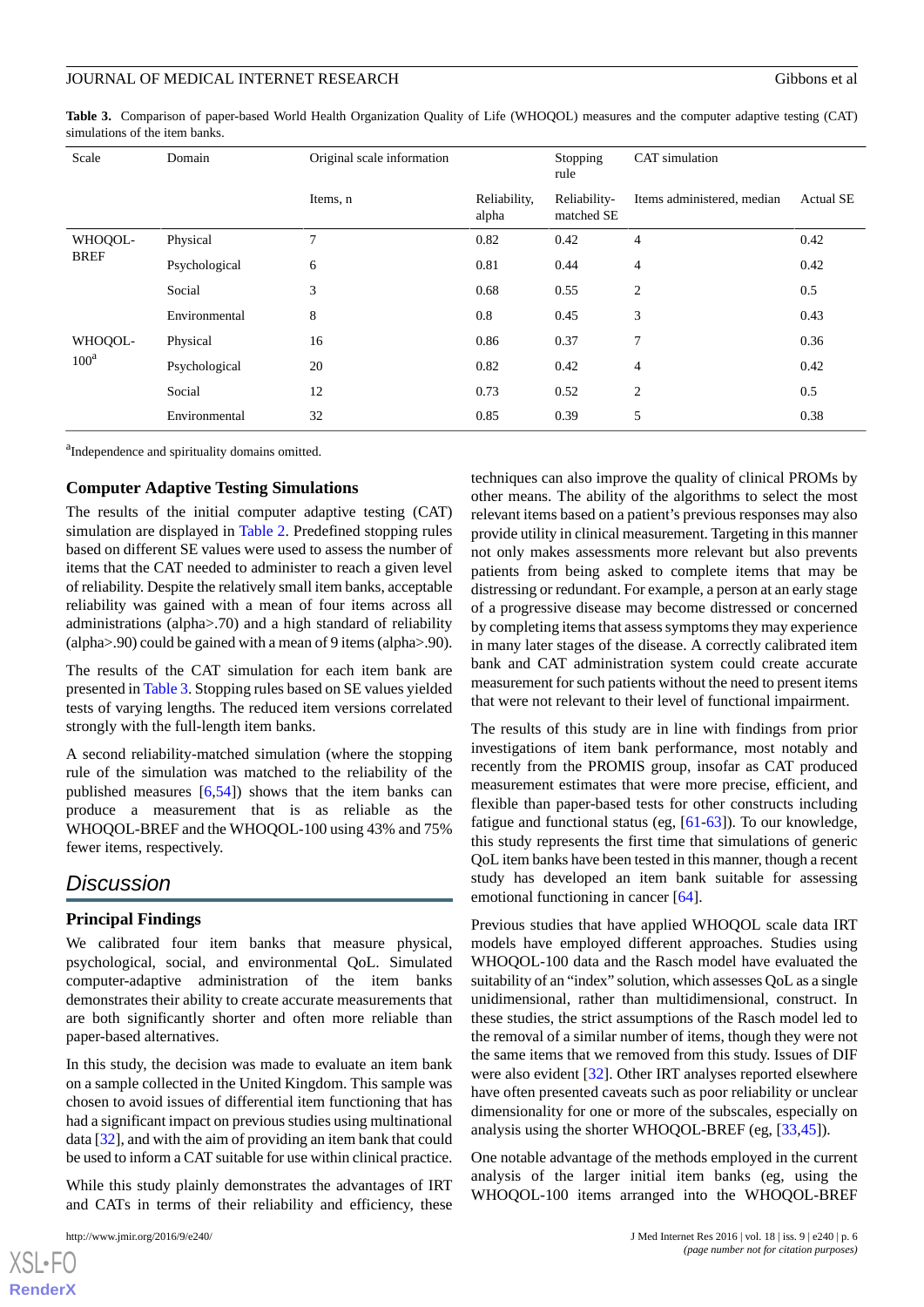format) led to acceptable measurement across all four domains of the WHOQOL measure and obtaining excellent measurement properties with each. It must be noted that the Social QoL domain displayed unidimensionality that was slightly above the recommended threshold (5.67%, rather than 5%) for strict unidimensionality.

Multi-item questionnaires measuring health outcomes are still widely used in clinical trials [[65\]](#page-9-17) and epidemiological research [[66\]](#page-9-18). Due to the wide variance in the type and function of PROMs, it is no small task to develop recommendations for how often they should be recalibrated using contemporary data. Happily, the increased use of IRT and adaptive testing, rather than classical test theory, means that is possible to engage in a process of iterative calibration, and the addition of new items to an item bank while collecting data for other purposes. This practice of pretesting is common in educational testing, where items must be frequently changed to reduce cheating [\[67](#page-9-19),[68\]](#page-9-20).

The cross-cultural development of the original WHOQOL instruments suggests good potential for the development of culturally sensitive item banks and CATs. Further analyses to the one presented here provided preliminary evidence on the use of the WHOQOL item banks for use in different cultures (eg, [[69,](#page-9-21)[70\]](#page-9-22)).

From a technical perspective, there is clear potential to develop the IRT methods employed in this study further and to apply these data to a multidimensional item response theory (MIRT) model [\[71](#page-9-23)]. An MIRT solution using the bi-factor model could take account of the shared variance between items in the four domains to simultaneously produce a summary score for global QOL alongside the scores for the individual domains [[49\]](#page-9-3).

Sample size restrictions precluded such an analysis being conducted in our study. We must note that while such a bi-factor MIRT analysis would be cutting edge regarding its methodology, some work is yet to be done to demonstrate the clinical relevance and interpretability of MIRT questionnaires and adaptive tests, though multidimensional computer adaptive tests are beginning to emerge [[72\]](#page-9-24).

This study naturally provides the foundations for future work to develop and evaluate a CAT system than can deliver these item banks to clinical populations and to assess the performance of the item banks under "live" testing conditions, rather than use simulations. The recent development of free-to-use and open source CAT platforms, such as Concerto [[29\]](#page-8-6) opens the possibility for the widespread use of computer-assisted psychometrics in clinical research and practice. Additionally, the adoption of the WHOQOL questionnaire offers the availability of 15 different language-translated versions of the questionnaire items, increasing the feasibility of international assessment of QoL using CATs [\[29](#page-8-6),[70\]](#page-9-22).

#### **Conclusion**

We have presented functional item banks that are capable of producing high-quality measurement across four domains of QoL using fewer items than equivalent paper-based measures. These item banks outperform the paper-based versions of the WHOQOL both in terms of reliability, length, and the flexibility in which they may be administered. The computer adaptive tests based on the WHOQOL would be suitable across a range of medical specialities, and hence particularly useful in primary care as an aid to understanding and quantifying the quality of life across diverse biopsychosocial domains.

#### **Acknowledgments**

We would like to thank the WHOQOL Group, colleagues, and reviewers who have provided critical insight into the current manuscript, especially staff members at the Psychometrics Centre, University of Cambridge.

This work was funded by a National Institute for Health Research Postdoctoral Fellowship grant (NIHR-PDF-2014-07-028) for the lead author, CG.

#### <span id="page-6-0"></span>**Conflicts of Interest**

None declared.

#### <span id="page-6-1"></span>**Multimedia Appendix 1**

Additional details of item response theory analysis procedure.

[[PDF File \(Adobe PDF File\), 88KB-Multimedia Appendix 1](https://jmir.org/api/download?alt_name=jmir_v18i9e240_app1.pdf&filename=61b915baf02855cf0ede614c8802505d.pdf)]

#### <span id="page-6-2"></span>**Multimedia Appendix 2**

Details of removed items.

[[PDF File \(Adobe PDF File\), 130KB-Multimedia Appendix 2](https://jmir.org/api/download?alt_name=jmir_v18i9e240_app2.pdf&filename=fe3999fd9ed65d9a28a6a6983a9461d9.pdf)]

#### **Multimedia Appendix 3**

Summary item fit statistics.

[[PDF File \(Adobe PDF File\), 308KB-Multimedia Appendix 3](https://jmir.org/api/download?alt_name=jmir_v18i9e240_app3.pdf&filename=a57a722b26aa34ea6622c349db3c70bb.pdf)]

#### **References**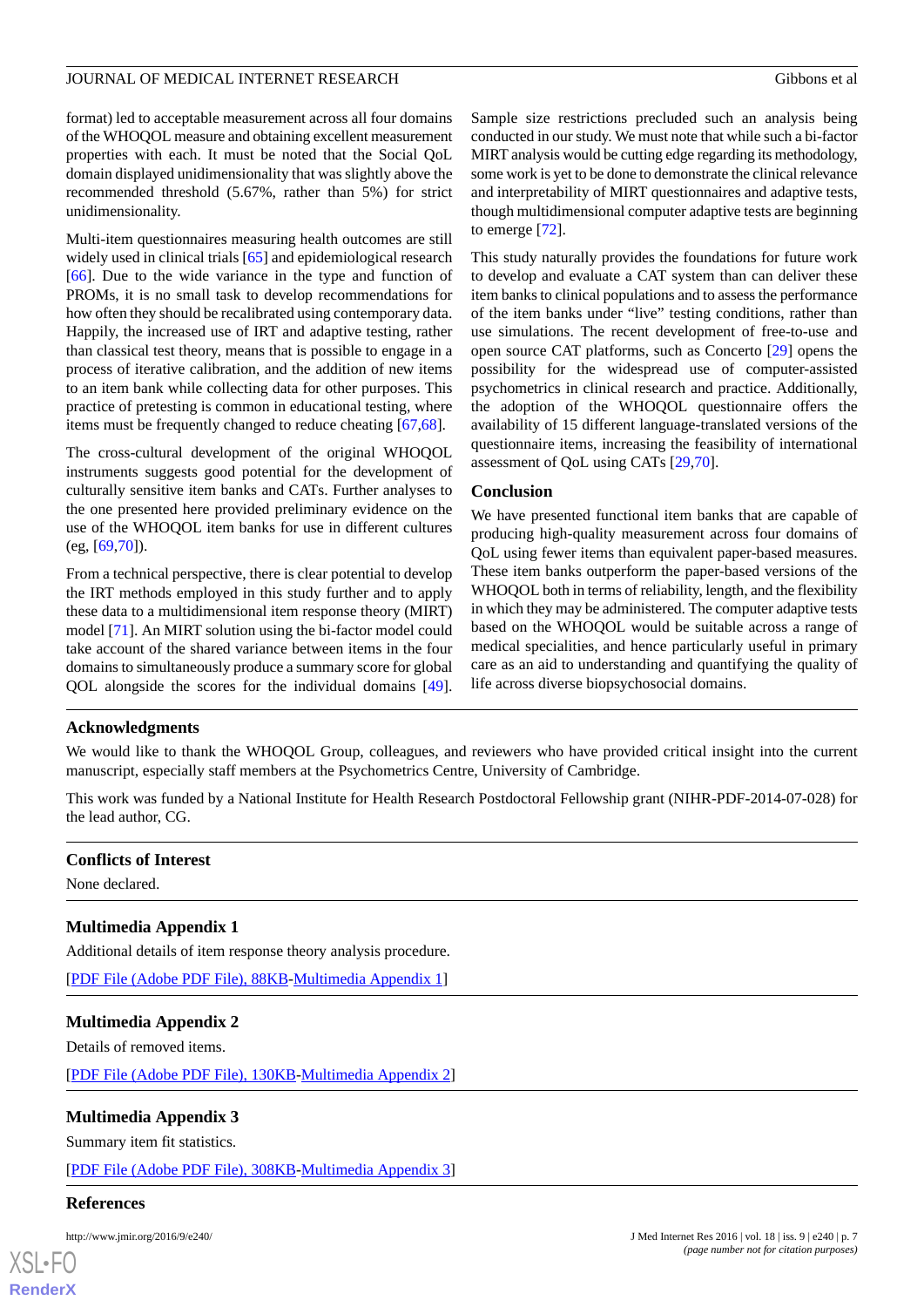- <span id="page-7-0"></span>1. GBD 2013 Mortality and Causes of Death Collaborators. Global, regional, and national age–sex specific all-cause and cause-specific mortality for 240 causes of death, 1990–2013: a systematic analysis for the Global Burden of Disease Study 2013. The Lancet 2015 Jan;385(9963):117-171. [doi: [10.1016/S0140-6736\(14\)61682-2](http://dx.doi.org/10.1016/S0140-6736(14)61682-2)]
- <span id="page-7-2"></span><span id="page-7-1"></span>2. Committee on Quality of Health Care in America Institute of Medicine. Crossing the Quality Chasm?: A New Health System for the 21st Century. Washington, DC: National Academy Press; 2001.
- <span id="page-7-3"></span>3. Stewart M. Towards a global definition of patient centred care. BMJ 2001 Feb 24;322(7284):444-445 [[FREE Full text\]](http://europepmc.org/abstract/MED/11222407) [Medline: [11222407](http://www.ncbi.nlm.nih.gov/entrez/query.fcgi?cmd=Retrieve&db=PubMed&list_uids=11222407&dopt=Abstract)]
- <span id="page-7-4"></span>4. Roter D. The enduring and evolving nature of the patient–physician relationship. Patient Education and Counseling 2000 Jan;39(1):5-15. [doi: [10.1016/S0738-3991\(99\)00086-5\]](http://dx.doi.org/10.1016/S0738-3991(99)00086-5)
- <span id="page-7-5"></span>5. Department of Health. The NHS Outcomes Framework 2013/14. 2012. URL: [https://www.gov.uk/government/uploads/](https://www.gov.uk/government/uploads/system/uploads/attachment_data/file/213055/121109-NHS-Outcomes-Framework-2013-14.pdf) [system/uploads/attachment\\_data/file/213055/121109-NHS-Outcomes-Framework-2013-14.pdf](https://www.gov.uk/government/uploads/system/uploads/attachment_data/file/213055/121109-NHS-Outcomes-Framework-2013-14.pdf) [accessed 2016-08-29] [[WebCite Cache ID 6k7zx030e\]](http://www.webcitation.org/

                                6k7zx030e)
- <span id="page-7-6"></span>6. Skevington S, Lotfy M, O'Connell K. The World Health Organization's WHOQOL-BREF quality of life assessment: Psychometric properties and results of the international field trial. A Report from the WHOQOL Group. Qual Life Res 2004 Mar;13(2):299-310. [doi: [10.1023/B:QURE.0000018486.91360.00\]](http://dx.doi.org/10.1023/B:QURE.0000018486.91360.00)
- <span id="page-7-7"></span>7. Campbell J, Smith P, Nissen S, Bower P, Elliott M, Roland M. The GP Patient Survey for use in primary care in the National Health Service in the UK--development and psychometric characteristics. BMC Fam Pract 2009;10:57 [[FREE Full text](http://bmcfampract.biomedcentral.com/articles/10.1186/1471-2296-10-57)] [doi: [10.1186/1471-2296-10-57](http://dx.doi.org/10.1186/1471-2296-10-57)] [Medline: [19698140\]](http://www.ncbi.nlm.nih.gov/entrez/query.fcgi?cmd=Retrieve&db=PubMed&list_uids=19698140&dopt=Abstract)
- <span id="page-7-8"></span>8. Hibbard JH, Stockard J, Mahoney ER, Tusler M. Development of the Patient Activation Measure (PAM): conceptualizing and measuring activation in patients and consumers. Health Serv Res 2004 Aug;39(4 Pt 1):1005-1026 [[FREE Full text](http://europepmc.org/abstract/MED/15230939)] [doi: [10.1111/j.1475-6773.2004.00269.x](http://dx.doi.org/10.1111/j.1475-6773.2004.00269.x)] [Medline: [15230939](http://www.ncbi.nlm.nih.gov/entrez/query.fcgi?cmd=Retrieve&db=PubMed&list_uids=15230939&dopt=Abstract)]
- <span id="page-7-9"></span>9. Skevington SM. Measuring quality of life in Britain. Journal of Psychosomatic Research 1999 Nov;47(5):449-459. [doi: [10.1016/S0022-3999\(99\)00051-3\]](http://dx.doi.org/10.1016/S0022-3999(99)00051-3)
- <span id="page-7-10"></span>10. US Food and Drug Administration. Health and Quality of Life Outcomes. 2006. Draft Guidance for Industry on Patient-Reported Outcome Measures: Use in Medical Product Development to Support Labeling Claims URL: [http://www.](http://www.fda.gov/downloads/Drugs/.../Guidances/UCM193282.pdf) [fda.gov/downloads/Drugs/.../Guidances/UCM193282.pdf](http://www.fda.gov/downloads/Drugs/.../Guidances/UCM193282.pdf) [accessed 2016-08-29] [[WebCite Cache ID 6k807HrrZ](http://www.webcitation.org/

                                6k807HrrZ)]
- <span id="page-7-11"></span>11. Valderas JM, Kotzeva A, Espallargues M, Guyatt G, Ferrans CE, Halyard MY, et al. The impact of measuring patient-reported outcomes in clinical practice: a systematic review of the literature. Qual Life Res 2008 Jan 4;17(2):179-193. [doi: [10.1007/s11136-007-9295-0\]](http://dx.doi.org/10.1007/s11136-007-9295-0)
- <span id="page-7-13"></span><span id="page-7-12"></span>12. Skevington SM, Day R, Chisholm A, Trueman P. How much do doctors use quality of life information in primary care? Testing the Trans-Theoretical Model of behaviour change. Qual Life Res 2005 May;14(4):911-922. [doi: [10.1007/s11136-004-3710-6\]](http://dx.doi.org/10.1007/s11136-004-3710-6)
- <span id="page-7-14"></span>13. Marshall S, Haywood K, Fitzpatrick R. Impact of patient-reported outcome measures on routine practice: a structured review. J Eval Clin Pract 2006 Oct;12(5):559-568. [doi: [10.1111/j.1365-2753.2006.00650.x\]](http://dx.doi.org/10.1111/j.1365-2753.2006.00650.x)
- 14. Greenhalgh J, Meadows K. The effectiveness of the use of patient-based measures of health in routine practice in improving the process and outcomes of patient care: a literature review. J Eval Clin Pract 1999 Dec;5(4):401-416. [doi: [10.1046/j.1365-2753.1999.00209.x\]](http://dx.doi.org/10.1046/j.1365-2753.1999.00209.x)
- 15. Velikova G, Keding A, Harley C, Cocks K, Booth L, Smith A, et al. Patients report improvements in continuity of care when quality of life assessments are used routinely in oncology practice: secondary outcomes of a randomised controlled trial. Eur J Cancer 2010 Sep;46(13):2381-2388. [doi: [10.1016/j.ejca.2010.04.030](http://dx.doi.org/10.1016/j.ejca.2010.04.030)] [Medline: [20570138](http://www.ncbi.nlm.nih.gov/entrez/query.fcgi?cmd=Retrieve&db=PubMed&list_uids=20570138&dopt=Abstract)]
- 16. Aaronson N. Assessing quality of life in clinical practice in oncology. Eur J Cancer 1999 Sep;35:S222 [\[FREE Full text\]](http://onlinelibrary.wiley.com/o/cochrane/clcentral/articles/363/CN-00205363/frame.html) [doi: [10.1016/S0959-8049\(99\)81295-7](http://dx.doi.org/10.1016/S0959-8049(99)81295-7)]
- <span id="page-7-15"></span>17. Wolfe J, Orellana L, Cook E, Ullrich C, Kang T, Geyer J. Improving the care of children with advanced cancer by using an electronic patient-reported feedback intervention: results from the PediQUEST randomized controlled trial. J Clin Oncol 2014:1119. [doi: [10.1200/JCO.2013.51.5981](http://dx.doi.org/10.1200/JCO.2013.51.5981)]
- <span id="page-7-16"></span>18. Velikova G, Booth L, Smith A, Brown P, Lynch P, Brown J, et al. Measuring quality of life in routine oncology practice improves communication and patient well-being: a randomized controlled trial. J Clin Oncol 2004 Feb 15;22(4):714-724 [[FREE Full text](http://jco.ascopubs.org/cgi/pmidlookup?view=long&pmid=14966096)] [doi: [10.1200/JCO.2004.06.078](http://dx.doi.org/10.1200/JCO.2004.06.078)] [Medline: [14966096\]](http://www.ncbi.nlm.nih.gov/entrez/query.fcgi?cmd=Retrieve&db=PubMed&list_uids=14966096&dopt=Abstract)
- <span id="page-7-17"></span>19. DuBenske L, Gustafson D, Namkoong K, Hawkins R, Brown R, McTavish F. Effects of an interactive cancer communication system on lung cancer caregivers' quality of life and negative mood: a randomized clinical trial. 2010 Presented at: International Psycho-Oncology Society; May 2010; Quebec, QC.
- <span id="page-7-18"></span>20. Goncalves DCB, Gibbons C, Ricci-Cabello I, Bobrovitz N, Gibbons E, Kotzeva A, et al. Routine provision of information on patient-reported outcome measures to healthcare providers and patients in clinical practice. Cochrane Database Syst Rev 2015(4):-. [doi: [10.1002/14651858.CD011589\]](http://dx.doi.org/10.1002/14651858.CD011589)
- 21. Llewellyn A, Skevington S. Using guided individualised feedback to review self-reported quality of life in health and its importance. Psychol Health 2015;30(3):301-317. [doi: [10.1080/08870446.2014.972396](http://dx.doi.org/10.1080/08870446.2014.972396)] [Medline: [25280244\]](http://www.ncbi.nlm.nih.gov/entrez/query.fcgi?cmd=Retrieve&db=PubMed&list_uids=25280244&dopt=Abstract)
- 22. Llewellyn AM, Skevington SM. Evaluating a new methodology for providing individualized feedback in healthcare on quality of life and its importance, using the WHOQOL-BREF in a community population. Qual Life Res 2016 Mar;25(3):605-614. [doi: [10.1007/s11136-015-1132-2](http://dx.doi.org/10.1007/s11136-015-1132-2)] [Medline: [26370098](http://www.ncbi.nlm.nih.gov/entrez/query.fcgi?cmd=Retrieve&db=PubMed&list_uids=26370098&dopt=Abstract)]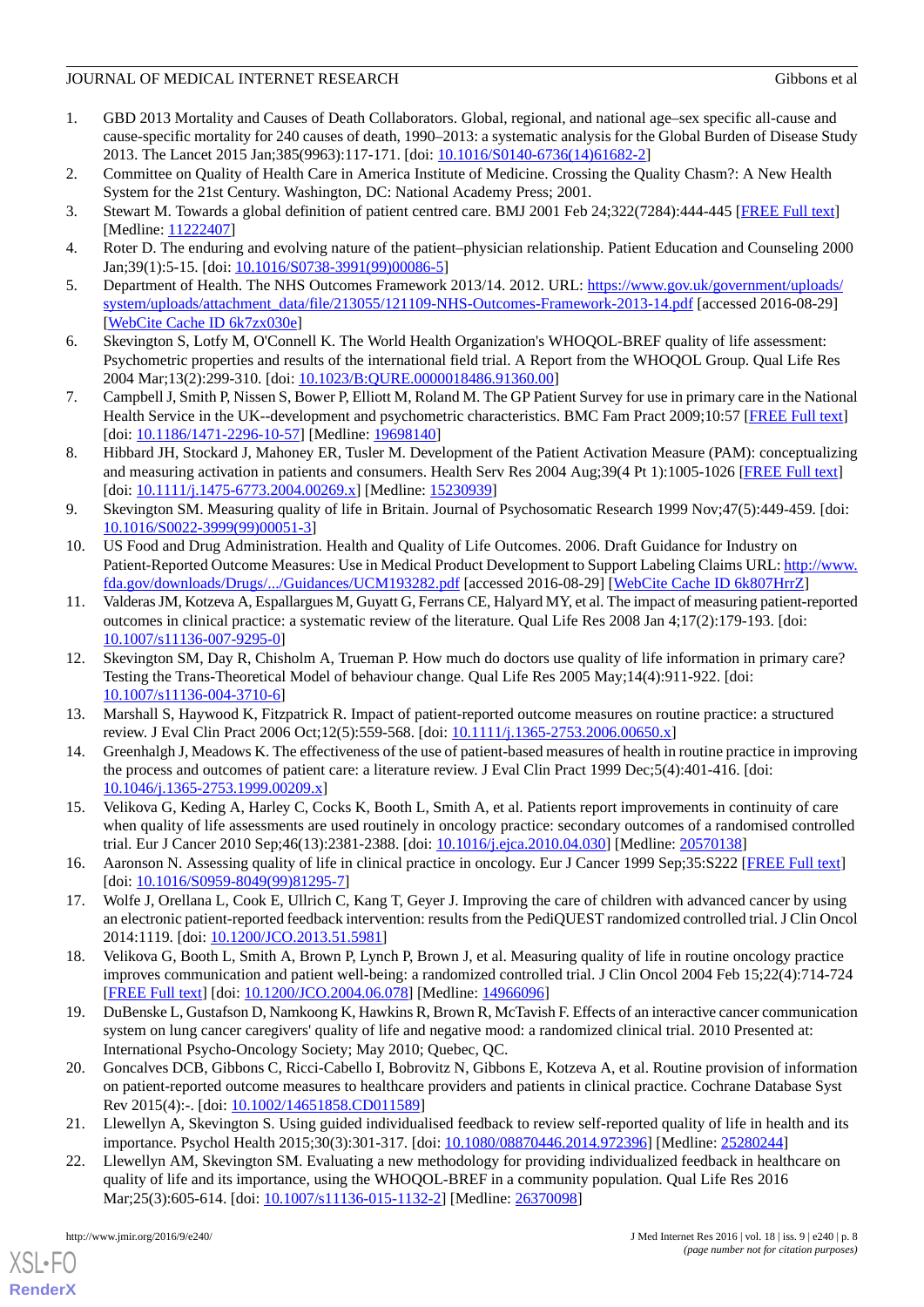- <span id="page-8-0"></span>23. Krägeloh CU, Czuba KJ, Billington DR, Kersten P, Siegert RJ. Using feedback from patient-reported outcome measures in mental health services: a scoping study and typology. Psychiatr Serv 2015 Mar 1;66(3):224-241. [doi: [10.1176/appi.ps.201400141\]](http://dx.doi.org/10.1176/appi.ps.201400141) [Medline: [25727110\]](http://www.ncbi.nlm.nih.gov/entrez/query.fcgi?cmd=Retrieve&db=PubMed&list_uids=25727110&dopt=Abstract)
- <span id="page-8-1"></span>24. Jani BD, Purves D, Barry S, Cavanagh J, McLean G, Mair FS. Challenges and implications of routine depression screening for depression in chronic disease and multimorbidity: a cross sectional study. PLoS One 2013 Sep;8(9):e74610 [\[FREE Full](http://dx.plos.org/10.1371/journal.pone.0074610) [text](http://dx.plos.org/10.1371/journal.pone.0074610)] [doi: [10.1371/journal.pone.0074610\]](http://dx.doi.org/10.1371/journal.pone.0074610) [Medline: [24058602](http://www.ncbi.nlm.nih.gov/entrez/query.fcgi?cmd=Retrieve&db=PubMed&list_uids=24058602&dopt=Abstract)]
- <span id="page-8-3"></span><span id="page-8-2"></span>25. Dawson J, Doll H, Fitzpatrick R, Jenkinson C, Carr AJ. The routine use of patient reported outcome measures in healthcare settings. BMJ 2010 Jan 18;340:c186. [doi: [10.1136/bmj.c186\]](http://dx.doi.org/10.1136/bmj.c186)
- <span id="page-8-4"></span>26. Nakash RA, Hutton JL, Jørstad-Stein EC, Gates S, Lamb SE. Maximising response to postal questionnaires--a systematic review of randomised trials in health research. BMC Med Res Methodol 2006;6:5 [[FREE Full text](http://bmcmedresmethodol.biomedcentral.com/articles/10.1186/1471-2288-6-5)] [doi: [10.1186/1471-2288-6-5\]](http://dx.doi.org/10.1186/1471-2288-6-5) [Medline: [16504090\]](http://www.ncbi.nlm.nih.gov/entrez/query.fcgi?cmd=Retrieve&db=PubMed&list_uids=16504090&dopt=Abstract)
- <span id="page-8-5"></span>27. Jette AM, McDonough CM, Haley SM, Ni P, Olarsch S, Latham N, et al. A computer-adaptive disability instrument for lower extremity osteoarthritis research demonstrated promising breadth, precision, and reliability. J Clin Epidemiol 2009 Aug;62(8):807-815 [\[FREE Full text](http://europepmc.org/abstract/MED/19216052)] [doi: [10.1016/j.jclinepi.2008.10.004\]](http://dx.doi.org/10.1016/j.jclinepi.2008.10.004) [Medline: [19216052\]](http://www.ncbi.nlm.nih.gov/entrez/query.fcgi?cmd=Retrieve&db=PubMed&list_uids=19216052&dopt=Abstract)
- <span id="page-8-6"></span>28. Petersen MA, Aaronson NK, Arraras JI, Chie W, Conroy T, Costantini A, EORTC Quality of Life Group. The EORTC computer-adaptive tests measuring physical functioning and fatigue exhibited high levels of measurement precision and efficiency. J Clin Epidemiol 2013 Mar;66(3):330-339. [doi: [10.1016/j.jclinepi.2012.09.010\]](http://dx.doi.org/10.1016/j.jclinepi.2012.09.010) [Medline: [23347855\]](http://www.ncbi.nlm.nih.gov/entrez/query.fcgi?cmd=Retrieve&db=PubMed&list_uids=23347855&dopt=Abstract)
- <span id="page-8-7"></span>29. Psychometrics Centre. Concerto Adaptive Testing Platform. Cambridge: University of Cambridge; 2013. URL: [http://www.](http://www.psychometrics.cam.ac.uk/newconcerto) [psychometrics.cam.ac.uk/newconcerto](http://www.psychometrics.cam.ac.uk/newconcerto) [accessed 2016-08-29] [\[WebCite Cache ID 6k82UkkZ4](http://www.webcitation.org/

                                6k82UkkZ4)]
- <span id="page-8-8"></span>30. Scalise K, Allen DD. Use of open-source software for adaptive measurement: Concerto as an R-based computer adaptive development and delivery platform. Br J Math Stat Psychol 2015 Nov;68(3):478-496. [doi: [10.1111/bmsp.12057](http://dx.doi.org/10.1111/bmsp.12057)] [Medline: [26061260](http://www.ncbi.nlm.nih.gov/entrez/query.fcgi?cmd=Retrieve&db=PubMed&list_uids=26061260&dopt=Abstract)]
- <span id="page-8-9"></span>31. Amtmann D, Cook KF, Jensen MP, Chen W, Choi S, Revicki D, et al. Development of a PROMIS item bank to measure pain interference. Pain 2010 Jul;150(1):173-182 [\[FREE Full text](http://europepmc.org/abstract/MED/20554116)] [doi: [10.1016/j.pain.2010.04.025\]](http://dx.doi.org/10.1016/j.pain.2010.04.025) [Medline: [20554116](http://www.ncbi.nlm.nih.gov/entrez/query.fcgi?cmd=Retrieve&db=PubMed&list_uids=20554116&dopt=Abstract)]
- <span id="page-8-10"></span>32. Leplege A, Ecosse E, WHOQOL Rasch Project Scientific Committee. Methodological issues in using the Rasch model to select cross culturally equivalent items in order to develop a Quality of Life index: the analysis of four WHOQOL-100 data sets (Argentina, France, Hong Kong, United Kingdom). J Appl Meas 2000;1(4):372-392. [Medline: [12077463](http://www.ncbi.nlm.nih.gov/entrez/query.fcgi?cmd=Retrieve&db=PubMed&list_uids=12077463&dopt=Abstract)]
- <span id="page-8-11"></span>33. Pomeroy IM, Tennant A, Young CA. Rasch analysis of the WHOQOL-BREF in post polio syndrome. J Rehabil Med 2013 Sep;45(9):873-880 [[FREE Full text](http://www.medicaljournals.se/jrm/content/?doi=10.2340/16501977-1186)] [doi: [10.2340/16501977-1186](http://dx.doi.org/10.2340/16501977-1186)] [Medline: [23979562\]](http://www.ncbi.nlm.nih.gov/entrez/query.fcgi?cmd=Retrieve&db=PubMed&list_uids=23979562&dopt=Abstract)
- <span id="page-8-12"></span>34. Lai J, Cella D, Chang C, Bode R, Heinemann A. Item banking to improve, shorten and computerize self-reported fatigue: an illustration of steps to create a core item bank from the FACIT-Fatigue Scale. Qual Life Res 2003:485-501. [doi: [10.1023/A:1025014509626\]](http://dx.doi.org/10.1023/A:1025014509626)
- <span id="page-8-13"></span>35. Forkmann T, Boecker M, Norra C, Eberle N, Kircher T, Schauerte P, et al. Development of an item bank for the assessment of depression in persons with mental illnesses and physical diseases using Rasch analysis. Rehabil Psychol 2009 May;54(2):186-197. [doi: [10.1037/a0015612](http://dx.doi.org/10.1037/a0015612)] [Medline: [19469609](http://www.ncbi.nlm.nih.gov/entrez/query.fcgi?cmd=Retrieve&db=PubMed&list_uids=19469609&dopt=Abstract)]
- <span id="page-8-15"></span><span id="page-8-14"></span>36. Gibbons CJ, Mills RJ, Thornton EW, Ealing J, Mitchell JD, Shaw PJ, et al. Rasch analysis of the hospital anxiety and depression scale (HADS) for use in motor neurone disease. Health Qual Life Outcomes 2011;9:82 [[FREE Full text](http://hqlo.biomedcentral.com/articles/10.1186/1477-7525-9-82)] [doi: [10.1186/1477-7525-9-82\]](http://dx.doi.org/10.1186/1477-7525-9-82) [Medline: [21955749\]](http://www.ncbi.nlm.nih.gov/entrez/query.fcgi?cmd=Retrieve&db=PubMed&list_uids=21955749&dopt=Abstract)
- 37. Bee P, Gibbons C, Callaghan P, Fraser C, Lovell K. Evaluating and Quantifying User and Carer Involvement in Mental Health Care Planning (EQUIP): Co-Development of a New Patient-Reported Outcome Measure. PLoS ONE 2016:e0149973. [doi: [10.1371/journal.pone.0149973\]](http://dx.doi.org/10.1371/journal.pone.0149973)
- <span id="page-8-17"></span><span id="page-8-16"></span>38. Perline R, Wright BD, Wainer H. The Rasch Model as Additive Conjoint Measurement. Applied Psychological Measurement 1979 Apr 01;3(2):237-255. [doi: [10.1177/014662167900300213](http://dx.doi.org/10.1177/014662167900300213)]
- <span id="page-8-18"></span>39. Andrich D. Controversy and the Rasch model: a characteristic of incompatible paradigms? Med Care 2004 Jan;42(1 Suppl):I7-16. [doi: [10.1097/01.mlr.0000103528.48582.7c](http://dx.doi.org/10.1097/01.mlr.0000103528.48582.7c)] [Medline: [14707751\]](http://www.ncbi.nlm.nih.gov/entrez/query.fcgi?cmd=Retrieve&db=PubMed&list_uids=14707751&dopt=Abstract)
- <span id="page-8-19"></span>40. Karabatsos G. The Rasch model, additive conjoint measurement, and new models of probabilistic measurement theory. J Appl Meas 2001;2(4):389-423. [Medline: [12011506\]](http://www.ncbi.nlm.nih.gov/entrez/query.fcgi?cmd=Retrieve&db=PubMed&list_uids=12011506&dopt=Abstract)
- <span id="page-8-20"></span>41. Smits N, Cuijpers P, van Straten A. Applying computerized adaptive testing to the CES-D scale: a simulation study. Psychiatry Res 2011:ePub. [doi: [10.1016/j.psychres.2010.12.001\]](http://dx.doi.org/10.1016/j.psychres.2010.12.001)
- <span id="page-8-21"></span>42. The WHOQOL Group. Development of the World Health Organization WHOQOL-BREF quality of life assessment. The WHOQOL Group. Psychol Med 1998 May;28(3):551-558. [Medline: [9626712](http://www.ncbi.nlm.nih.gov/entrez/query.fcgi?cmd=Retrieve&db=PubMed&list_uids=9626712&dopt=Abstract)]
- 43. The WHOQOL Group. The World Health Organization quality of life assessment (WHOQOL): Position paper from the World Health Organization. Social Science & Medicine 1995 Nov;41(10):1403-1409. [doi: [10.1016/0277-9536\(95\)00112-K](http://dx.doi.org/10.1016/0277-9536(95)00112-K)]
- 44. Skevington SM, McCrate FM. Expecting a good quality of life in health: assessing people with diverse diseases and conditions using the WHOQOL-BREF. Health Expect 2012 Mar;15(1):49-62. [doi: [10.1111/j.1369-7625.2010.00650.x\]](http://dx.doi.org/10.1111/j.1369-7625.2010.00650.x) [Medline: [21281412](http://www.ncbi.nlm.nih.gov/entrez/query.fcgi?cmd=Retrieve&db=PubMed&list_uids=21281412&dopt=Abstract)]
- 45. Rocha NS, Power MJ, Bushnell DM, Fleck MP. Cross-cultural evaluation of the WHOQOL-BREF domains in primary care depressed patients using Rasch analysis. Med Decis Making 2012 Aug;32(1):41-55. [doi: [10.1177/0272989X11415112\]](http://dx.doi.org/10.1177/0272989X11415112) [Medline: [21825270](http://www.ncbi.nlm.nih.gov/entrez/query.fcgi?cmd=Retrieve&db=PubMed&list_uids=21825270&dopt=Abstract)]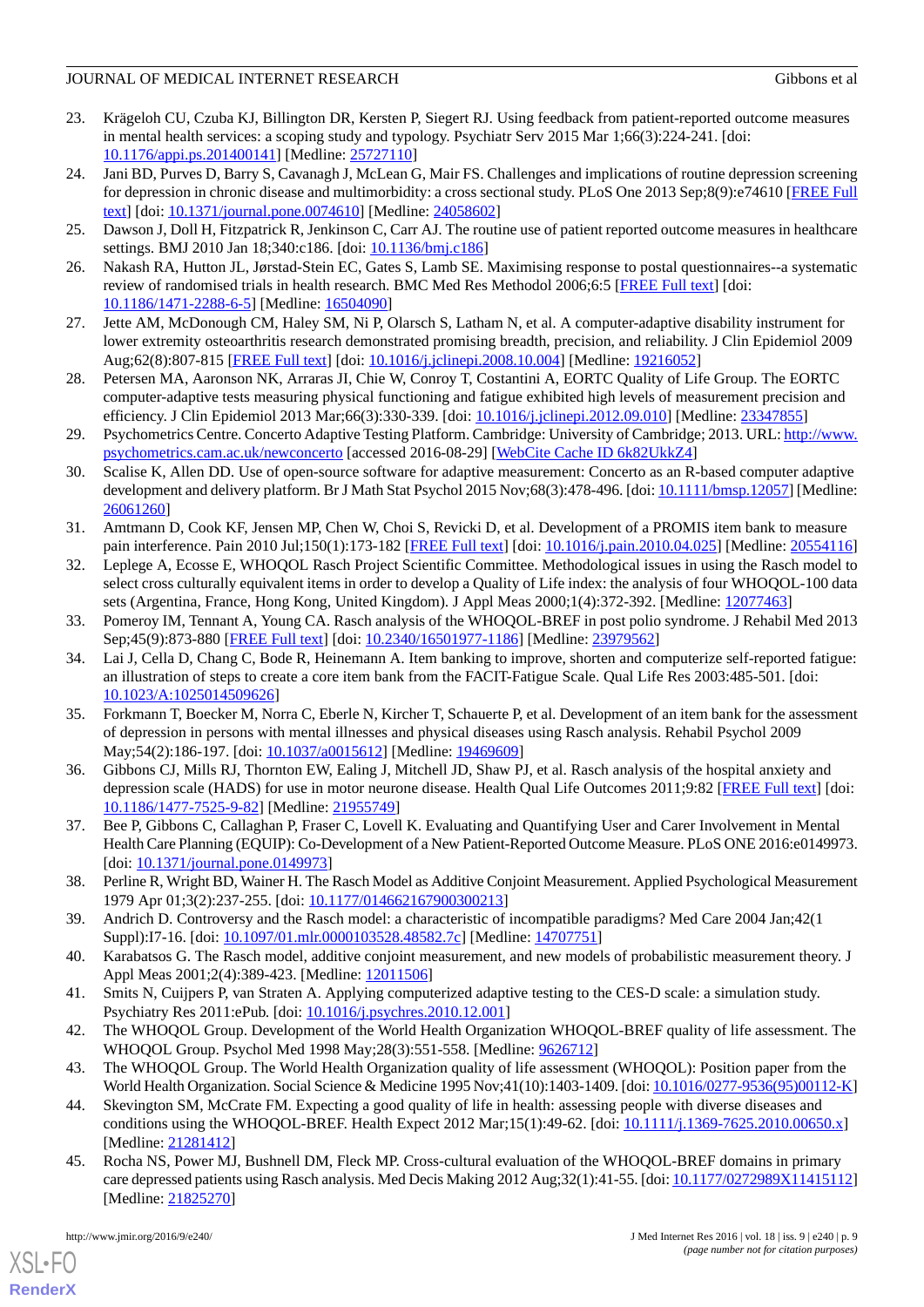- <span id="page-9-0"></span>46. Schmidt S, Mühlan H, Power M. The EUROHIS-QOL 8-item index: psychometric results of a cross-cultural field study. Eur J Public Health 2006 Aug;16(4):420-428 [\[FREE Full text\]](http://eurpub.oxfordjournals.org/cgi/pmidlookup?view=long&pmid=16141303) [doi: [10.1093/eurpub/cki155\]](http://dx.doi.org/10.1093/eurpub/cki155) [Medline: [16141303\]](http://www.ncbi.nlm.nih.gov/entrez/query.fcgi?cmd=Retrieve&db=PubMed&list_uids=16141303&dopt=Abstract)
- <span id="page-9-2"></span><span id="page-9-1"></span>47. Masters GN. A Rasch model for partial credit scoring. Psychometrika 1982 Jun;47(2):149-174. [doi: [10.1007/BF02296272\]](http://dx.doi.org/10.1007/BF02296272)
- <span id="page-9-3"></span>48. Engelhard G. Historical Perspectives on Invariant Measurement: Guttman, Rasch, and Mokken. Measurement: Interdisciplinary Research and Perspectives 2008 Aug 20;6(3):155-189. [doi: [10.1080/15366360802197792\]](http://dx.doi.org/10.1080/15366360802197792)
- 49. Gibbons CJ, Kenning C, Coventry PA, Bee P, Bundy C, Fisher L, et al. Development of a multimorbidity illness perceptions scale (MULTIPleS). PLoS One 2013;8(12):e81852 [\[FREE Full text](http://dx.plos.org/10.1371/journal.pone.0081852)] [doi: [10.1371/journal.pone.0081852\]](http://dx.doi.org/10.1371/journal.pone.0081852) [Medline: [24376504](http://www.ncbi.nlm.nih.gov/entrez/query.fcgi?cmd=Retrieve&db=PubMed&list_uids=24376504&dopt=Abstract)]
- <span id="page-9-5"></span><span id="page-9-4"></span>50. Choi S. Firestar: Computerized Adaptive Testing Simulation Program for Polytomous Item Response Theory Models. Applied Psychological Measurement 2009 Oct 22;33(8):644-645 [[FREE Full text](http://media.metrik.de/uploads/incoming/pub/Literatur/2009_Firestar-)] [doi: [10.1177/0146621608329892\]](http://dx.doi.org/10.1177/0146621608329892)
- <span id="page-9-6"></span>51. Camilli G. Origin of the scaling constant d=1.7 in Item Response Theory. J Educ Behav Stat 1994;19(3):293-295.
- <span id="page-9-7"></span>52. Choi SW, Reise SP, Pilkonis PA, Hays RD, Cella D. Efficiency of static and computer adaptive short forms compared to full-length measures of depressive symptoms. Qual Life Res 2010 Feb;19(1):125-136 [[FREE Full text](http://europepmc.org/abstract/MED/19941077)] [doi: [10.1007/s11136-009-9560-5\]](http://dx.doi.org/10.1007/s11136-009-9560-5) [Medline: [19941077](http://www.ncbi.nlm.nih.gov/entrez/query.fcgi?cmd=Retrieve&db=PubMed&list_uids=19941077&dopt=Abstract)]
- <span id="page-9-8"></span>53. Reeve B, Hays R, Bjorner J, Cook K, Crane P, Teresi J, et al. Psychometric evaluation and calibration of health-related quality of life item banks: plans for the Patient-Reported Outcomes Measurement Information System (PROMIS). Med Care 2007 May;45(5 Suppl 1):S22-S31. [doi: [10.1097/01.mlr.0000250483.85507.04\]](http://dx.doi.org/10.1097/01.mlr.0000250483.85507.04) [Medline: [17443115\]](http://www.ncbi.nlm.nih.gov/entrez/query.fcgi?cmd=Retrieve&db=PubMed&list_uids=17443115&dopt=Abstract)
- <span id="page-9-9"></span>54. The WHOQOL Group. The World Health Organization Quality of Life Assessment (WHOQOL): development and general psychometric properties. Soc Sci Med 1998 Jun;46(12):1569-1585. [Medline: [9672396](http://www.ncbi.nlm.nih.gov/entrez/query.fcgi?cmd=Retrieve&db=PubMed&list_uids=9672396&dopt=Abstract)]
- <span id="page-9-10"></span>55. Choi SW, Swartz RJ. Comparison of CAT Item Selection Criteria for Polytomous Items. Appl Psychol Meas 2009 Sep 1;33(6):419-440 [[FREE Full text](http://europepmc.org/abstract/MED/20011456)] [doi: [10.1177/0146621608327801\]](http://dx.doi.org/10.1177/0146621608327801) [Medline: [20011456\]](http://www.ncbi.nlm.nih.gov/entrez/query.fcgi?cmd=Retrieve&db=PubMed&list_uids=20011456&dopt=Abstract)
- <span id="page-9-12"></span><span id="page-9-11"></span>56. Andrich D, Sheridan B, Luo G. Rasch models for measurement: RUMM2030. Perth, Western Australia: RUMM Pty Ltd; 2010.
- 57. R Development Team. R: A language and environment for statistical computing. URL:<http://www.r-project.org/> [accessed 2016-08-25] [\[WebCite Cache ID 6k1U10E4V\]](http://www.webcitation.org/

                                6k1U10E4V)
- <span id="page-9-13"></span>58. van der Ark LA. Mokken Scale Analysis in R. J Stat Soft 2007;20(11):1 [[FREE Full text](http://www.jstatsoft.org/v20/a11/paper)] [doi: [10.18637/jss.v020.i11](http://dx.doi.org/10.18637/jss.v020.i11)]
- <span id="page-9-14"></span>59. van der Ark LA. New Developments in Mokken Scale Analysis in R. J Stat Soft 2007;20(11):- [\[FREE Full text\]](http://www.jstatsoft.org/v48/i05/paper) [doi: [10.18637/jss.v020.i11](http://dx.doi.org/10.18637/jss.v020.i11)]
- 60. Rizopoulos D. ltm: An R Package for Latent Variable Modeling and Item Response Theory Analyses. J Stat Soft 2006;17(5):25. [doi: [10.18637/jss.v017.i05\]](http://dx.doi.org/10.18637/jss.v017.i05)
- <span id="page-9-15"></span>61. Cella D, Gershon R, Lai J, Choi S. The future of outcomes measurement: item banking, tailored short-forms, and computerized adaptive assessment. Qual Life Res 2007 Mar;16 Suppl 1:133-141. [doi: [10.1007/s11136-007-9204-6\]](http://dx.doi.org/10.1007/s11136-007-9204-6) [Medline: [17401637](http://www.ncbi.nlm.nih.gov/entrez/query.fcgi?cmd=Retrieve&db=PubMed&list_uids=17401637&dopt=Abstract)]
- 62. Lai J, Cella D, Chang C, Bode R, Heinemann A. Item banking to improve, shorten and computerize self-reported fatigue: An illustration of steps to create a core item bank from the FACIT-Fatigue Scale. Qual Life Res 2003:501. [doi: [10.1023/A:1025014509626\]](http://dx.doi.org/10.1023/A:1025014509626)
- <span id="page-9-17"></span><span id="page-9-16"></span>63. Fries JF, Cella D, Rose M, Krishnan E, Bruce B. Progress in assessing physical function in arthritis: PROMIS short forms and computerized adaptive testing. J Rheumatol 2009 Sep;36(9):2061-2066. [doi: [10.3899/jrheum.090358](http://dx.doi.org/10.3899/jrheum.090358)] [Medline: [19738214](http://www.ncbi.nlm.nih.gov/entrez/query.fcgi?cmd=Retrieve&db=PubMed&list_uids=19738214&dopt=Abstract)]
- <span id="page-9-18"></span>64. Petersen MA, Gamper E, Costantini A, Giesinger JM, Holzner B, Johnson C, EORTC Quality of Life Group. An emotional functioning item bank of 24 items for computerized adaptive testing (CAT) was established. J Clin Epidemiol 2016 Feb;70:90-100. [doi: [10.1016/j.jclinepi.2015.09.002\]](http://dx.doi.org/10.1016/j.jclinepi.2015.09.002) [Medline: [26363341\]](http://www.ncbi.nlm.nih.gov/entrez/query.fcgi?cmd=Retrieve&db=PubMed&list_uids=26363341&dopt=Abstract)
- <span id="page-9-20"></span><span id="page-9-19"></span>65. Pi-Sunyer X, Astrup A, Fujioka K, Greenway F, Halpern A, Krempf M, et al. A randomized, controlled trial of 30 mg of liraglutide in weight management. New Engl J Med 2015;373:22. [doi: [10.1056/NEJMoa1411892\]](http://dx.doi.org/10.1056/NEJMoa1411892)
- <span id="page-9-21"></span>66. Eekhout I, Enders CK, Twisk JWR, de Boer MR, de Vet HCW, Heymans MW. Including auxiliary item information in longitudinal data analyses improved handling missing questionnaire outcome data. J Clin Epidemiol 2015 Jun;68(6):637-645 [[FREE Full text](http://linkinghub.elsevier.com/retrieve/pii/S0895-4356(15)00020-7)] [doi: [10.1016/j.jclinepi.2015.01.012](http://dx.doi.org/10.1016/j.jclinepi.2015.01.012)] [Medline: [25724894](http://www.ncbi.nlm.nih.gov/entrez/query.fcgi?cmd=Retrieve&db=PubMed&list_uids=25724894&dopt=Abstract)]
- 67. Crocker L, Algina J. Introduction to Classical and Modern Test Theory. Fort Worth, TX: Wadsworth Pub Co; 1986.
- <span id="page-9-22"></span>68. Parshall C. Item Development and Pretesting in a CBT Environment. In: Building the foundations for future assessments. UK: Routledge; 2002.
- <span id="page-9-24"></span><span id="page-9-23"></span>69. Tennant A, Penta M, Tesio L, Grimby G, Thonnard J, Slade A, et al. Assessing and adjusting for cross-cultural validity of impairment and activity limitation scales through differential item functioning within the framework of the Rasch model: the PRO-ESOR project. Med Care 2004 Jan;42(1 Suppl):I37-I48. [doi: [10.1097/01.mlr.0000103529.63132.77\]](http://dx.doi.org/10.1097/01.mlr.0000103529.63132.77) [Medline: [14707754](http://www.ncbi.nlm.nih.gov/entrez/query.fcgi?cmd=Retrieve&db=PubMed&list_uids=14707754&dopt=Abstract)]
- 70. Gibbons C. Assessing the performance of an item bank derived from the World Health Organisation Quality of Life-100 measure for computer adaptive testing across diverse cultures. Qual Life Res 2015;24:59-60.
- 71. Chalmers R. mirt: A Multidimensional Item Response Theory Package for the Environment. J Stat Soft 2012;48(6):- [\[FREE](https://scholar.google.co.uk/scholar?hl=en&q=Chalmers+MIRT&btnG=&as_sdt=1%2C5&as_sdtp=#0) [Full text\]](https://scholar.google.co.uk/scholar?hl=en&q=Chalmers+MIRT&btnG=&as_sdt=1%2C5&as_sdtp=#0) [doi: [10.18637/jss.v048.i06\]](http://dx.doi.org/10.18637/jss.v048.i06)
- 72. Hackshaw M. Association of patient-reported outcomes with progression-free survival in malignant pleural mesothelioma. Diss Abstr Int Sect B Sci Eng 2010;71:3001 [\[FREE Full text\]](http://oxfordsfx.hosted.exlibrisgroup.com/oxford?sid=OVID:psycdb&id=pmid:&id=doi:&issn=0419-4217&isbn=9781109731040&volume=71&issue=5-B&spage=3001&pages=3001&date)